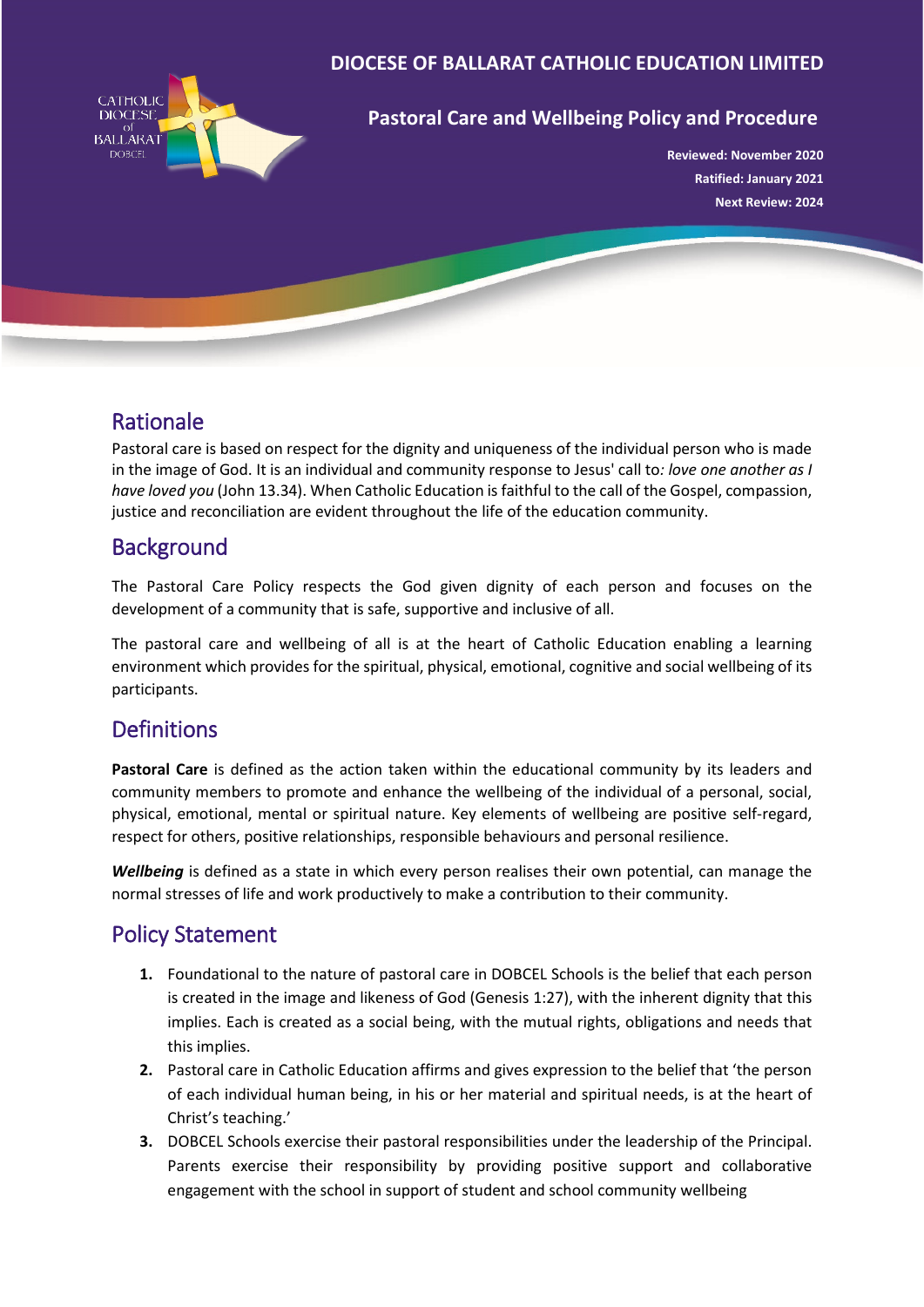- **4.** Respectful and cooperative school-family relationships provide an effective channel of pastoral care for students. Schools and families share responsibility for developing and maintaining such relationships of trust, characterised by respect for the goodwill of the other and a willingness to engage collaboratively
- **5.** Student and Staff wellbeing is best achieved within a school environment that is safe, supportive, inclusive and empowering, where diversity is respected and valued, where human rights and the common good are honoured, where inter-relationships are positive, where students experience connectedness and engagement, and where those experiencing difficulty or special need receive particular care and support
- **6.** Enhanced student wellbeing contributes significantly to improved student learning outcomes. Effective pastoral care is therefore recognised as promoting the achievement of learning outcomes and thus contributing to School Improvement.
- **7.** Effective whole-of-school approaches to pastoral care require age-appropriate behavioural education and skilling of students, and pastorally driven management of student behaviour through processes focused on both individual and community wellbeing, and on ensuring a just and reasonable balance of individual and community rights, needs and responsibilities.
- **8.** Effective school-community partnerships offer opportunities for networks of pastoral care for students. Appropriate local services and agencies may be identified, and links or partnerships developed, to support the needs of students and their families and to enhance the school's own pastoral initiatives.
- **9.** Awareness about the issues that impact on physical and psychological health and wellbeing need to be raised.
- **10.** An environment that promotes health and wellbeing needs to be promoted.
- **11.** Participation in health and wellbeing initiatives within the community need to be promoted and encouraged.
- **12.** All should be made aware of issues relating to health and wellbeing.

The DOBCEL Wellbeing Framework is the foundational document that provides schools with a set of guiding principles to support school communities to build positive learning environments, and to consider reviewing their current safety and wellbeing policies and support requirements.

The Wellbeing Framework provides school communities with best-practice advice on developing and implementing policies and support mechanisms to help all students from the first year of school to year 12.

All DOBCEL Schools are to implement Wellbeing practices as outlined in the Framework as a key resource in developing and promoting positive and practical pastoral care and wellbeing processes.

All DOBCEL Schools have the opportunity to participate in the ReLATE (Reframing the Learning and Teaching environments) as developed by MacKillop Family Services as a model that supports a school to create the preconditions for improved teaching, learning and wellbeing.

A suite of excellent support materials is included on the HIVE website and other resources for students and parents can be found at the Safe Schools Hub.